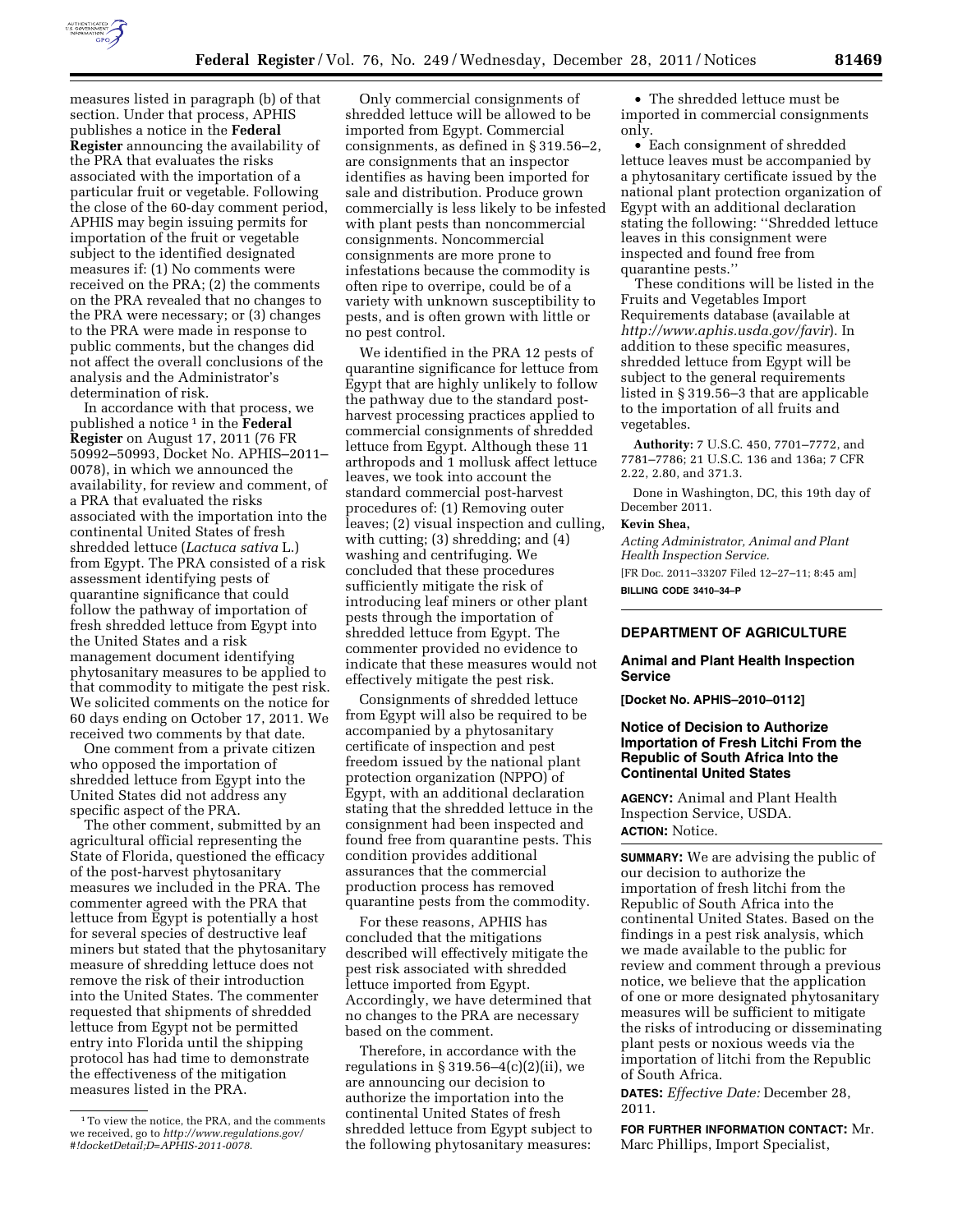Regulatory Coordination and Compliance, PPQ, APHIS, 4700 River Road Unit 133, Riverdale, MD 20737; (301) 734–4394.

## **SUPPLEMENTARY INFORMATION:**

### **Background**

Under the regulations in ''Subpart— Fruits and Vegetables'' (7 CFR 319.56– 1 through 319.56–54, referred to below as the regulations), the Animal and Plant Health Inspection Service (APHIS) of the U.S. Department of Agriculture prohibits or restricts the importation of fruits and vegetables into the United States from certain parts of the world to prevent plant pests from being introduced into and spread within the United States.

Section 319.56–4 contains a performance-based process for approving the importation of commodities that, based on the findings of a pest risk analysis (PRA), can be safely imported subject to one or more of the designated phytosanitary measures listed in paragraph (b) of that section. Under that process, APHIS publishes a notice in the **Federal Register** announcing the availability of the PRA that evaluates the risks associated with the importation of a particular fruit or vegetable. Following the close of the 60-day comment period, APHIS may authorize the importation of the fruit or vegetable subject to the identified designated measures if: (1) No comments were received on the PRA; (2) the comments on the PRA revealed that no changes to the PRA were necessary; or (3) changes to the PRA were made in response to public comments, but the changes did not affect the overall conclusions of the analysis and the Administrator's determination of risk.

In accordance with that process, we published a notice 1 in the **Federal Register** on February 2, 2011 (76 FR 5779–5780, Docket No. APHIS–2010– 0112), in which we announced the availability, for review and comment, of a PRA that evaluates the risks associated with the importation into the continental United States of fresh litchi (*Litchi chinensis*) from the Republic of South Africa. We solicited comments on the notice for 60 days ending on April 4, 2011. We received six comments by that date, from a State agriculture agency, produce importers, a foreign agricultural research institute, and foreign produce growers. Three commenters supported the importation of litchi from South Africa into the

United States. The remaining comments are discussed below by topic.

Some comments concerned the pests identified as being associated with litchi from South Africa in the PRA. One commenter stated that the pest *Cryptophlebia peltastica* is seldom found in consignments of fresh litchi and the mitigation measures recommended for this pest in the risk management document (RMD) are unnecessarily strict. Another commenter stated that, although *C. peltastica* may develop in fruit, there are indications that the pupae only develop in fruit stored for a long period after harvest. This commenter described the results of surveys showing no interception of *C. peltastica* and *Thaumatotibia leucotreta* pupae in samples of litchi taken over the course of two growing seasons.

Because *C. peltastica* and *T. leucotreta* are present in South Africa and are known pests of litchi, APHIS must verify that the litchi imported into the United States is free of these pests, particularly as the irradiation treatment we proposed to require is not approved to neutralize pupae and adults of these pests. Inspection is a sufficient mitigation for *T. leucotreta* pupae and adults. However, we have determined, based on published reports cited in the RMD, that, standard commercial culling alone (e.g. culling, packing, and sanitation) would not be sufficient to mitigate the risk of *C. peltastica* because the larvae may pupate inside the fruit. *C. peltastica* larvae produce visible holes on the fruit skin, leaving brown frass on the surface, which are easily detectable during inspection. Accordingly, the mitigation for pupae of this internal pest is the sampling, cutting, and inspection of the litchi by the national plant protection organization (NPPO) of South Africa.

However, we appreciate being made aware of the survey activities that discount the notion that under natural conditions this fruit serves as a pathway for *C. peltastica* pupae. After we have additional evidence from inspections and have had the opportunity to review the data concerning the interception of *C. peltastica* on litchi from South Africa, we will adjust the inspection requirements if we determine such an action to be warranted.

Some comments concerned the proposed treatment of litchi fruit from South Africa. One commenter stated that more research is needed on the irradiation doses required to mitigate the risk associated with *C. peltastica,*  and that the circumstantial evidence, as noted in the RMD, suggests that doses well below 400 Gy are likely to be

sufficient to control all stages of this pest.

Although some circumstantial evidence suggests doses below 400 Gy are likely to be sufficient to control all life stages of the pest *C. peltastica,* the dose sufficient to mitigate the risk associated with any pupae, and specifically *C. peltastica* pupae, has not been established. The lowest effective dose must be determined by scientific evidence before that dose can be used as a mitigation. We will continue to review the scientific research in this field and will update our approved doses if warranted.

One commenter stated that, because litchi fruit infested with *C. peltastica* is removed during processing in South Africa, irradiation treatment with additional inspection for *C. peltastica*  pupae by APHIS inspectors is redundant. The commenter recommended that the preclearance inspection be conducted by the NPPO of South Africa or be removed from the requirements.

When a commodity is irradiated in a foreign country, APHIS inspectors are required to perform certain tasks in the exporting country as specified in the irradiation facility preclearance workplan. APHIS involvement in the exporting country includes monitoring the treatment and verifying the facility's compliance with the standard operating procedures required under the irradiation operational workplan. Meanwhile, the NPPO of the exporting country is responsible for monitoring, safeguarding, and conducting phytosanitary and pre-export inspection to certify the shipment is free of pests of concern, including pests that are not mitigated by the irradiation.

To avoid the treatment of products that would ultimately be rejected due to the presence of pests not mitigated by irradiation, APHIS performs its preclearance inspection prior to the commodity being irradiated and rejects lots containing pests not mitigated by irradiation before any treatment is applied. Because the inspections performed in South Africa by APHIS and the NPPO of South Africa have different purposes, both are necessary to mitigate the risks of introducing or disseminating plant pests or noxious weeds via the importation of litchi from South Africa.

One commenter recommended adoption of an alternative treatment efficacy approach for pest risk management. Another commenter described a potential method for researching the feasibility of cold treatment of litchi infested with *C. peltastica* and *T. leucotreta.* While these

<sup>1</sup>To view the notice, the PRA, and the comments we received, go to *[http://www.regulations.gov/](http://www.regulations.gov/fdmspublic/component/main?main=DocketDetail&d=APHIS-2010-0112)  [fdmspublic/component/](http://www.regulations.gov/fdmspublic/component/main?main=DocketDetail&d=APHIS-2010-0112)* 

*[main?main=DocketDetail&d=APHIS-2010-0112.](http://www.regulations.gov/fdmspublic/component/main?main=DocketDetail&d=APHIS-2010-0112)*